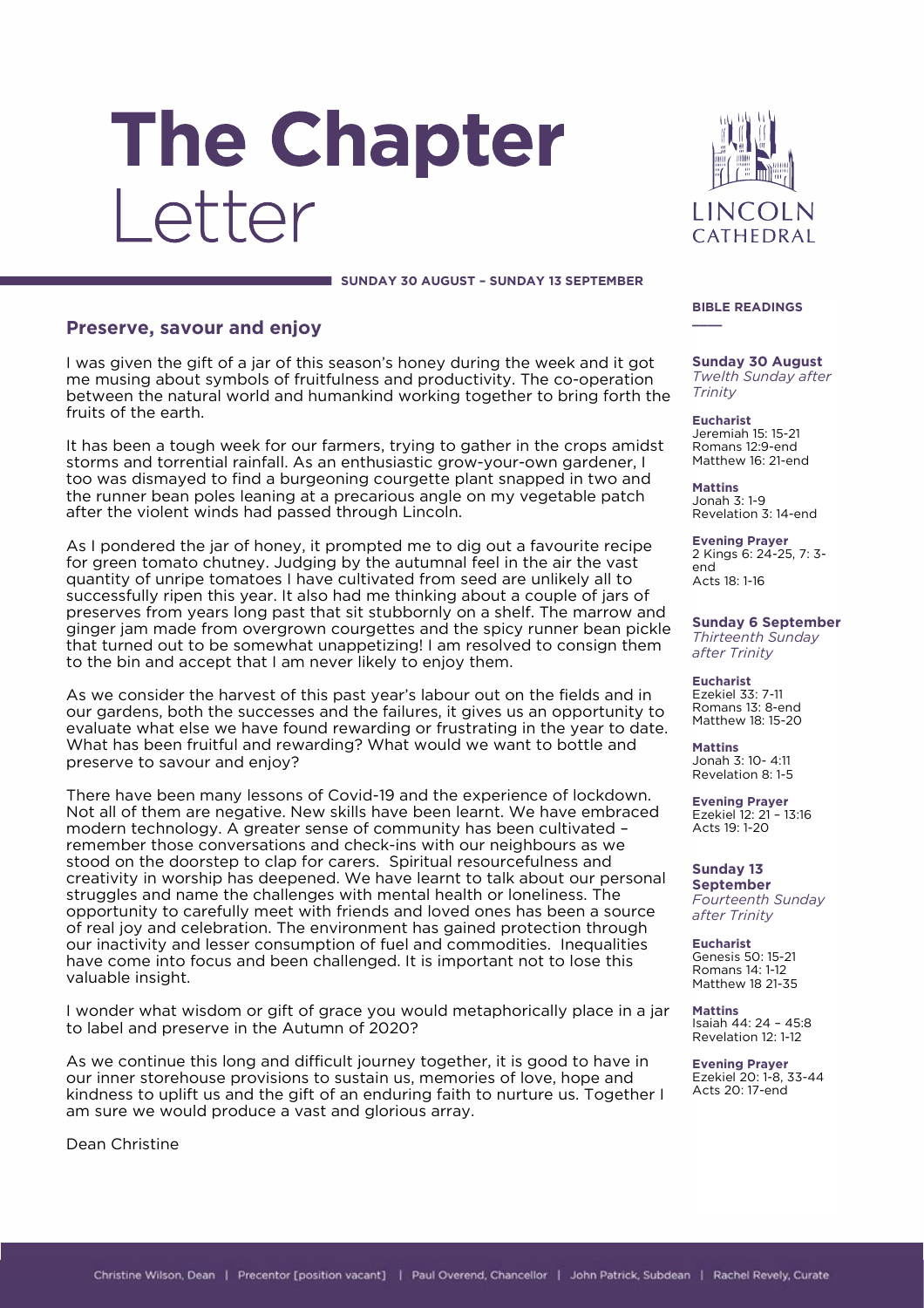## **Worship & Mission**

## **Choral Evensong**

**\_\_\_\_**

We are delighted to announce that Choral Evensong will resume on Friday 18 September in the Nave at 5.30pm.

Subsequently there will be a service of Evensong every Tuesday and Friday. The remaining days of the week will be said Evening Prayer.

Given the guidance on the distribution of service booklets, the Order of Service will be uploaded onto our website together with details of music, psalms and readings.

Alternatively, please bring with you your Book of Common Prayer.

## **Orders of Service**



You can download the order of service to your phone or tablet by scanning this QR code or the ones to be found in the nave during services. To scan the QR code open the camera app on your phone and point at the code. The phone should then recognise the code and take you directly to the orders of service.

Alternatively you can visit [https://lincolncathedral.com/worship](https://lincolncathedral.com/worship-music/home-worship-resources/orders-of-service/)[music/home-worship-resources/orders-of](https://lincolncathedral.com/worship-music/home-worship-resources/orders-of-service/)[service/](https://lincolncathedral.com/worship-music/home-worship-resources/orders-of-service/)

## **Eucharist – 6 September**

Next Week 6th September we welcome The Very Revd Dr David Court, Acting Bishop of Lincoln to preach and preside at our 9.30am Eucharist.

### **Bank Holiday Monday**

Morning prayer will be at 9am on Monday. Evening Prayer 5.30pm as usual

## **Worship & Mission cont**

#### **Choir**

**\_\_\_\_**

The full choir will resume singing at the 9.30am Eucharist from Sunday 13 September.

This will be reviewed at October half term and is subject to any sudden directions about a local lockdown.



#### **Stillpoint**

Stillpoint will meet on Saturday 5 September in the retro-choir from 9am to 9.45am. Entrance via the Judgement Porch.

This is a time of guided silent prayer where we can be aware of the presence of God. By being still before God we offer up ourselves, to listen to him, to gaze at the wonder and mystery of our world, to refresh and renew ourselves in his presence.

We wait in silence trusting that God is and that whatever life throws at us, whatever happens in our world, we are loved by God. Led by Revd Ann Mazur.

Future dates for Stillpoint: 9.00am-9.45am. Saturday 10 October Saturday 7 November Saturday 5 December Saturday 9 January

#### **Face coverings**

Please remember that it is now mandatory to wear face coverings in places of worship. Thank you as always for your help and cooperation.